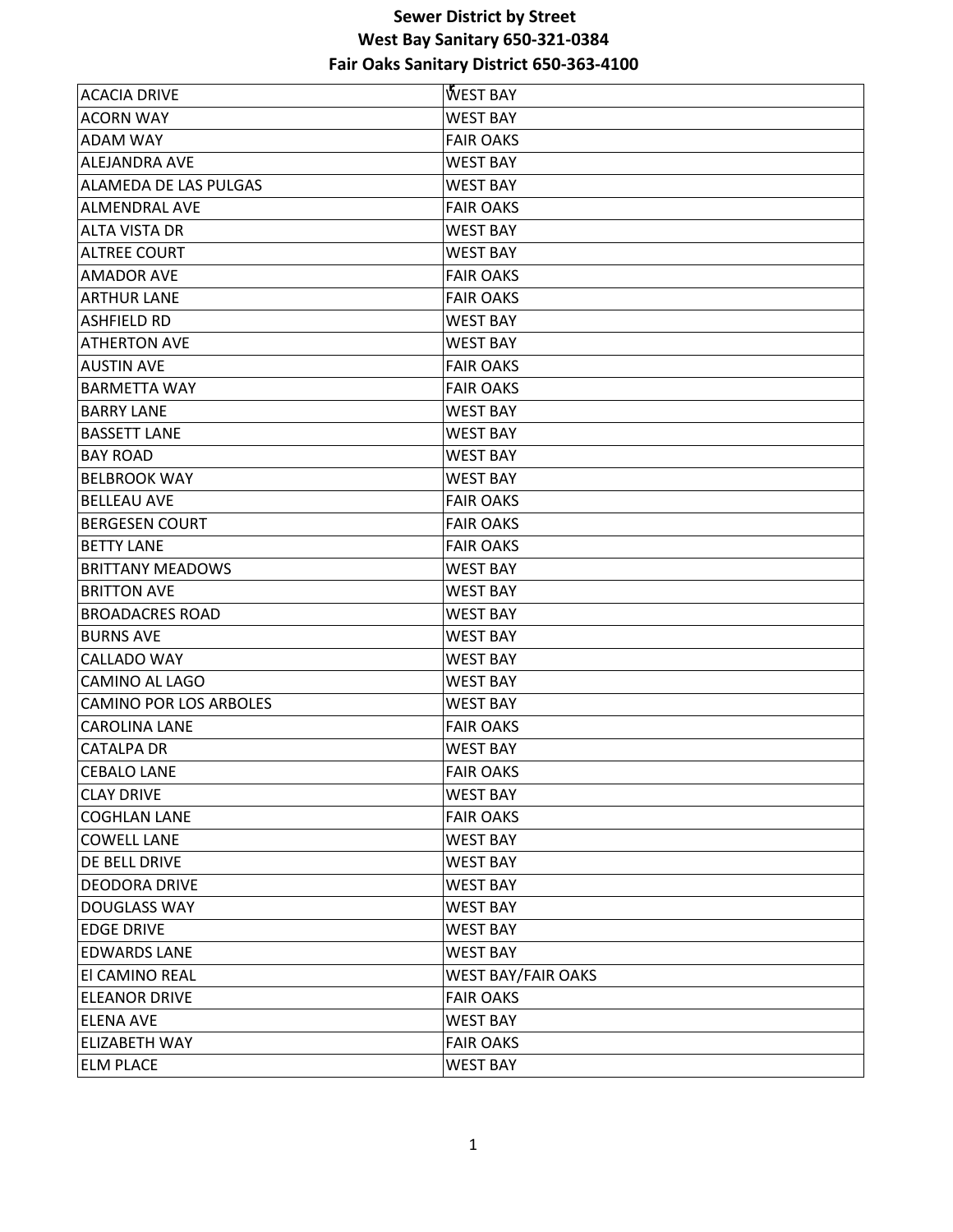| <b>EMILIE AVE</b>      | <b>WEST BAY</b>  |
|------------------------|------------------|
| <b>ENCINA AVE</b>      | <b>FAIR OAKS</b> |
| <b>ENCINAL AVE</b>     | <b>WEST BAY</b>  |
| <b>ENCINO ROAD</b>     | <b>WEST BAY</b>  |
| <b>EUCLID AVE</b>      | <b>FAIR OAKS</b> |
| <b>FAIR OAKS LANE</b>  | <b>WEST BAY</b>  |
| <b>FAIRFAX AVE</b>     | <b>FAIR OAKS</b> |
| <b>FAIRVIEW AVE</b>    | <b>WEST BAY</b>  |
| <b>FAXON FOREST</b>    | <b>WEST BAY</b>  |
| <b>FAXON ROAD</b>      | <b>WEST BAY</b>  |
| <b>FENWOOD DRIVE</b>   | <b>WEST BAY</b>  |
| <b>FLETCHER DRIVE</b>  | <b>WEST BAY</b>  |
| <b>FLEUR PLACE</b>     | <b>FAIR OAKS</b> |
| <b>FLOOD CIRCLE</b>    | <b>WEST BAY</b>  |
| <b>FREDRICK AVE</b>    | <b>WEST BAY</b>  |
| <b>GLENWOOD AVE</b>    | <b>WEST BAY</b>  |
| <b>GREENOAKS DRIVE</b> | <b>WEST BAY</b>  |
| <b>GRESHAM LANE</b>    | <b>FAIR OAKS</b> |
| <b>HAWTHORNE DRIVE</b> | <b>WEST BAY</b>  |
| <b>HEATHER DRIVE</b>   | <b>WEST BAY</b>  |
| <b>HERITAGE CT</b>     | <b>WEST BAY</b>  |
| <b>HOLBROOK LANE</b>   | WEST BAY         |
| <b>IRVING AVE</b>      | <b>WEST BAY</b>  |
| <b>ISABELLA AVE</b>    | WEST BAY         |
| <b>JAMES AVE</b>       | <b>WEST BAY</b>  |
| <b>JENNINGS LANE</b>   | <b>WEST BAY</b>  |
| <b>JUNIPER DRIVE</b>   | <b>WEST BAY</b>  |
| <b>KAREN WAY</b>       | <b>WEST BAY</b>  |
| <b>KILROY WAY</b>      | <b>WEST BAY</b>  |
| <b>KNOLL VISTA</b>     | <b>WEST BAY</b>  |
| <b>LABURNUM ROAD</b>   | <b>WEST BAY</b>  |
| <b>LANE PLACE</b>      | <b>WEST BAY</b>  |
| <b>LARCH DRIVE</b>     | <b>WEST BAY</b>  |
| <b>LAUREL PLACE</b>    | <b>WEST BAY</b>  |
| <b>LEON WAY</b>        | <b>WEST BAY</b>  |
| <b>LILAC DRIVE</b>     | <b>WEST BAY</b>  |
| <b>LINDA VISTA</b>     | <b>FAIR OAKS</b> |
| <b>LINDEN AVE</b>      | <b>FAIR OAKS</b> |
| <b>LLOYDEN DRIVE</b>   | <b>WEST BAY</b>  |
| <b>LOGAN LANE</b>      | <b>WEST OAKS</b> |
| <b>LOWERY DRIVE</b>    | WEST BAY         |
| <b>LUPIN LANE</b>      | <b>WEST BAY</b>  |
| <b>MACBAIN AVE</b>     | <b>WEST BAY</b>  |
| <b>MADRONE ROAD</b>    | <b>WEST BAY</b>  |
| <b>MAGNOLIA DRIVE</b>  | <b>WEST BAY</b>  |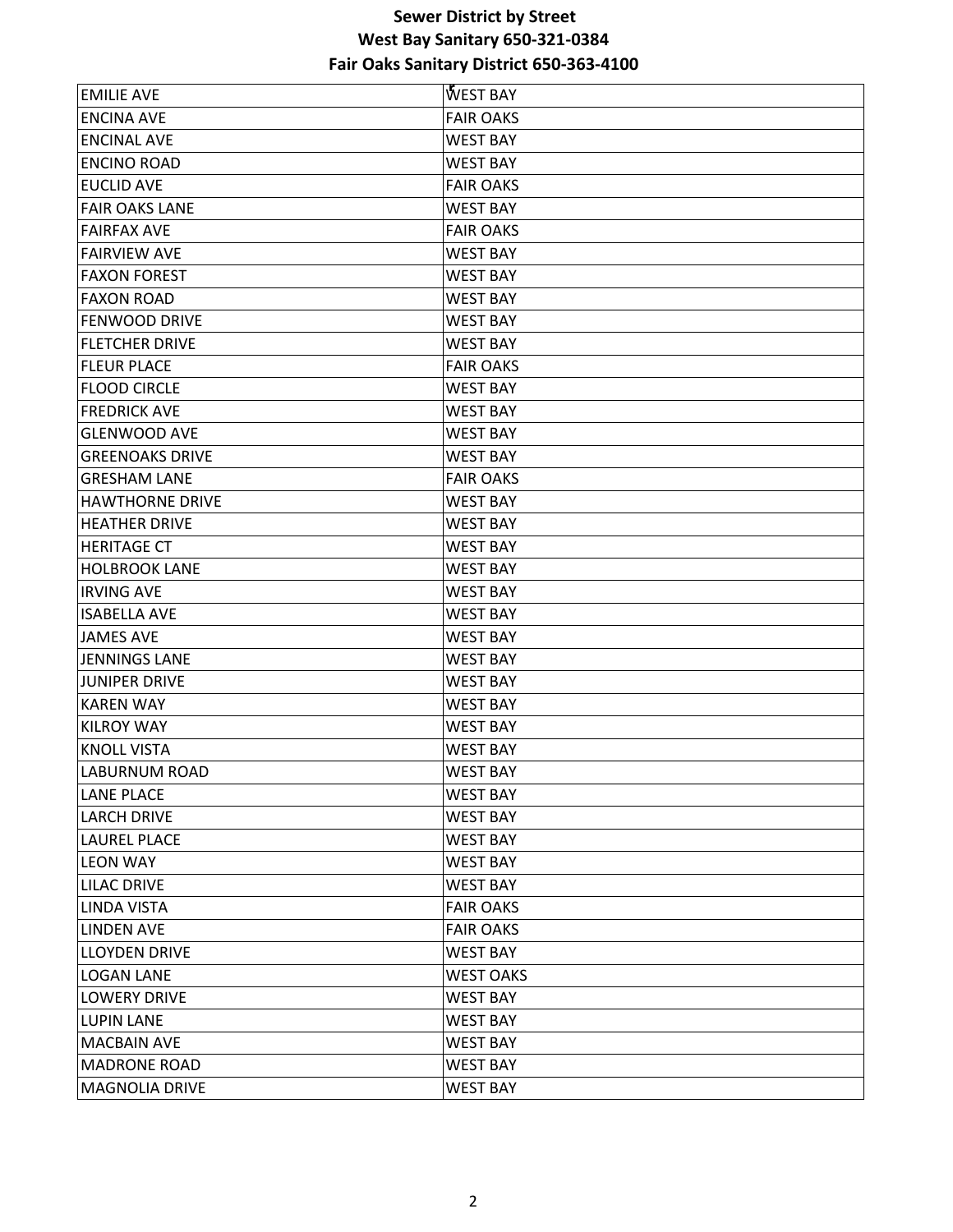| <b>MANDARIN WAY</b>    | WEST BAY                  |
|------------------------|---------------------------|
| <b>MANZANITA ROAD</b>  | <b>WEST BAY</b>           |
| <b>MAPLE AVE</b>       | <b>WEST BAY</b>           |
| <b>MAPLE LEAF WAY</b>  | <b>WEST BAY</b>           |
| MARIANNA LANE          | <b>FAIR OAKS</b>          |
| <b>MARSH ROAD</b>      | <b>WEST BAY</b>           |
| <b>MARYMONT AVE</b>    | <b>WEST BAY</b>           |
| <b>MCCORMICK LANE</b>  | <b>WEST BAY</b>           |
| <b>MEADOW LANE</b>     | <b>WEST BAY</b>           |
| <b>MELANIE LANE</b>    | <b>FAIR OAKS</b>          |
| <b>MERCEDES LANE</b>   | <b>WEST BAY</b>           |
| <b>MESA CT</b>         | <b>WEST BAY</b>           |
| <b>MICHAELS WAY</b>    | <b>FAIR OAKS</b>          |
| MIDDLEFIELD ROAD       | <b>WEST BAY</b>           |
| MIDDLEGATE STREET      | <b>FAIR OAKS</b>          |
| <b>MONTE VISTA</b>     | <b>WEST BAY</b>           |
| MOSSWOOD WAY           | <b>WEST BAY</b>           |
| <b>MOULTON DRIVE</b>   | <b>WEST BAY</b>           |
| <b>MT VERNON LANE</b>  | <b>WEST BAY</b>           |
| <b>MULBERRY LANE</b>   | <b>WEST BAY</b>           |
| INOMANDY LANE          | <b>WEST BAY</b>           |
| <b>NORA WAY</b>        | <b>FAIR OAKS</b>          |
| <b>NORTH GATE</b>      | <b>FAIR OAKS</b>          |
| <b>OAK DRIVE</b>       | <b>FAIR OAKS</b>          |
| <b>OAKGROVE AVE</b>    | <b>WEST BAY</b>           |
| <b>ODELL PLACE</b>     | <b>WEST BAY</b>           |
| <b>ORCHARD HILLS</b>   | <b>FAIR OAKS</b>          |
| <b>PALMER LANE</b>     | <b>WEST BAY/FAIR OAKS</b> |
| <b>PARK DRIVE</b>      | <b>FAIR OAKS</b>          |
| <b>PARK LANE</b>       | <b>WEST BAY</b>           |
| <b>PARKER AVE</b>      | <b>FAIR OAKS</b>          |
| <b>PARKWOOD DRIVE</b>  | <b>WEST BAY</b>           |
| <b>PATRICIA DRIVE</b>  | <b>FAIR OAKS</b>          |
| PLACITAS AVE           | <b>FAIR OAKS</b>          |
| POLHEMUS AVE           | <b>FAIR OAKS</b>          |
| <b>PRADA SECOYA</b>    | <b>WEST BAY</b>           |
| <b>PRIOR LANE</b>      | <b>WEST BAY</b>           |
| <b>QUAIL CT</b>        | <b>WEST BAY</b>           |
| <b>QUEENS CT</b>       | <b>FAIR OAKS</b>          |
| <b>RALSTON ROAD</b>    | <b>FAIR OAKS</b>          |
| <b>RAVENSWOOD LANE</b> | <b>WEST BAY</b>           |
| <b>REBECCA LANE</b>    | <b>WEST BAY</b>           |
| <b>REDWOOD WAY</b>     | <b>FAIR OAKS</b>          |
| <b>RESERVIOR ROAD</b>  | <b>WEST BAY</b>           |
| <b>RIDGEVIEW DRIVE</b> | <b>WEST BAY</b>           |
| RINGWOOD AVE           | <b>WEST BAY</b>           |